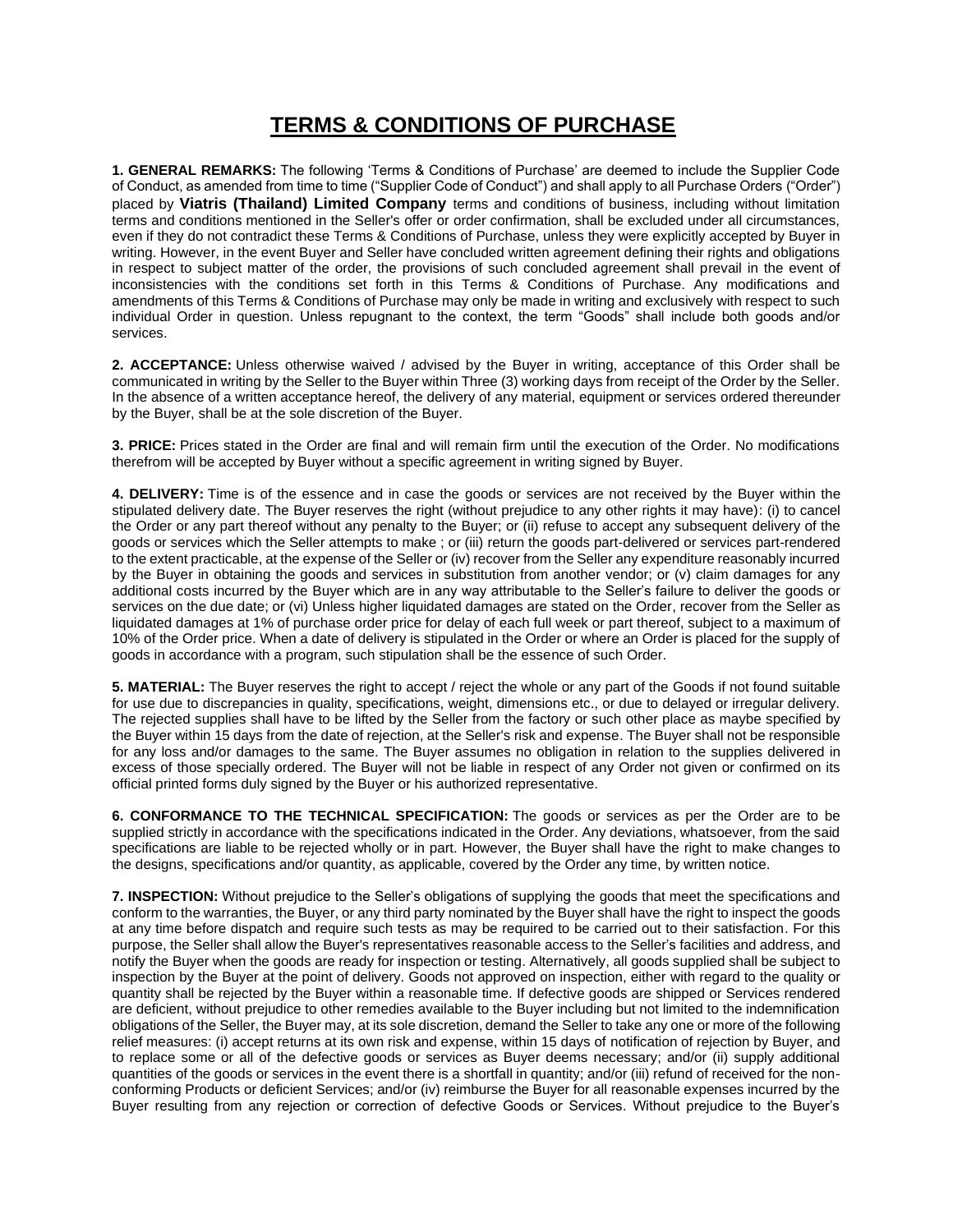rights as stated herein, the Buyer shall also be entitled to sell or dispose off the supplies after expiry of the said '15 days notification period', on the account and risk of the Seller either by public auction or by private sale without any further notice to the Seller.

**8. PACKING:** The goods supplied must be sufficiently and properly packed and the Seller shall adhere to any special instructions given by the Buyer. Detailed specification of contents must be attached to each package in compliance with applicable laws (including but not limited to name of goods, gross and net weight, batch number and manufacturing and expiry date). Unless otherwise specifically stated, all packing cases, containers and other packing materials shall be supplied by the Seller free of any charge to the Buyer. Any loss arising due to improper packing will be to the Seller's account, and the Buyer will not be liable for any damage or loss in transit.

**9. PAYMENT:** The payment will be made as per the actual weight or quantity received by the Buyer. The Buyer's records shall be considered as final and conclusive on these points. The Buyer shall make the payment within such timelines as are stated in the Order, against the bills upon receipt of the Goods in good condition. The Buyer is unilaterally entitled to set off any payments due to the Seller against any claims of its affiliates against the Seller or its affiliates.

**10. SHIPPING DOCUMENTS:** Deliveries shall be accompanied by appropriate shipping documents including those specifically mentioned by the Buyer, if any. All shipping documents and/or invoices shall contain the Purchase Order Number and, where applicable, any additional identification numbers or information as to the specific goods or services.

**11. GUARANTEE / WARRANTY:** The Seller warrants that the Goods when delivered (1) would be of good material and workmanship, merchantable and free form any defect, legal or otherwise, (2) would confirm strictly to the specifications, drawings or samples specified or furnished in purchase order, QA contract and all the relevant current Good Manufacturing Practice ("cGMP") regulations, and (3) would be fit for the intended use and purpose. All warranties shall survive any intermediate or final inspections, delivery, acceptance, or payment by purchase and shall continue in effect – in the case of Services- through a period of one year commencing from the date of rendering of such Services to the Buyer, and in the case of Goods, through the residual useful life of such Goods. The Seller agrees that he/it and his/its sub-contractors have, and will continue to possess all the licenses, permissions and certificates needed for the manufacture, sale and delivery of goods and perform the services required, hereunder, in accordance with the current cGMP regulations and applicable laws. The Seller agrees to comply with all applicable laws and adhere to ethical business practices.

**12. TRANSIT RISK:** The Goods shall be delivered by the Seller to the Buyer at the Buyer's place of business or at such other place of transportation as may be specified in the Order provided nevertheless that from the time of the dispatch thereof from the Seller's premises and until such delivery, the risk of any loss or damage to or deterioration of the supplies from whatsoever cause arising shall be borne by the Seller.

**13. SUBLICENSE/SUBCONTRACT:** The Seller is not entitled to sublicense or subcontract any of its obligations under the Order without the prior written consent of the Buyer, which consent may be granted at its sole discretion. In the event that the Buyer does grant any such approval: (a) the Seller will nonetheless remain fully liable for the performance of its obligations hereunder; and (b) the Seller will be exclusively responsible for all costs associated with any such sublicense or subcontract arrangement.

**14. LIABILITY FOR INJURY:** If the Seller is required by the terms of this Order to perform any work on the Buyer's premises, the Seller agrees that the Seller shall be responsible for any damages or injuries to persons or property, including the Buyer's employees and agents, workers or employees, in connection with the performance of such work, and that the Seller, shall hold harmless and indemnify the Buyer from and against any liability for such damages or injuries. Before commencing such work, the Seller shall furnish to the Buyer a certificate of insurance, for an adequate amount, covering risks under Public Liability and Property Damage Insurance and Workman's Compensation Insurance. The policies should cover all third party liability in respect of bodily injuries and death, property damage at the workplace, and work injury related compensation, whether or not suffered at the workplace, arising out of or in connection with the performance of such work. The Seller is required to furnish to the Buyer a certificate of insurance containing full particulars of such insurance policies

**15. NOTICE OF INSPECTION:** The Seller shall provide the Buyer with prior notice of, and the opportunity to attend (itself or through a representative of Buyer), any regulatory inspection of any facility at which any of the manufacturing, processing, testing or storage activities relating to the Goods are performed ("Covered Activities"); provided, that if prior notice of any such inspection is not possible, the Seller shall provide notice and a summary of the results of such inspection to the Buyer within three (3) business days after such inspection. The Seller shall provide the Buyer with copies of any written inspection reports, requests, directives, or other correspondence or communications issued to the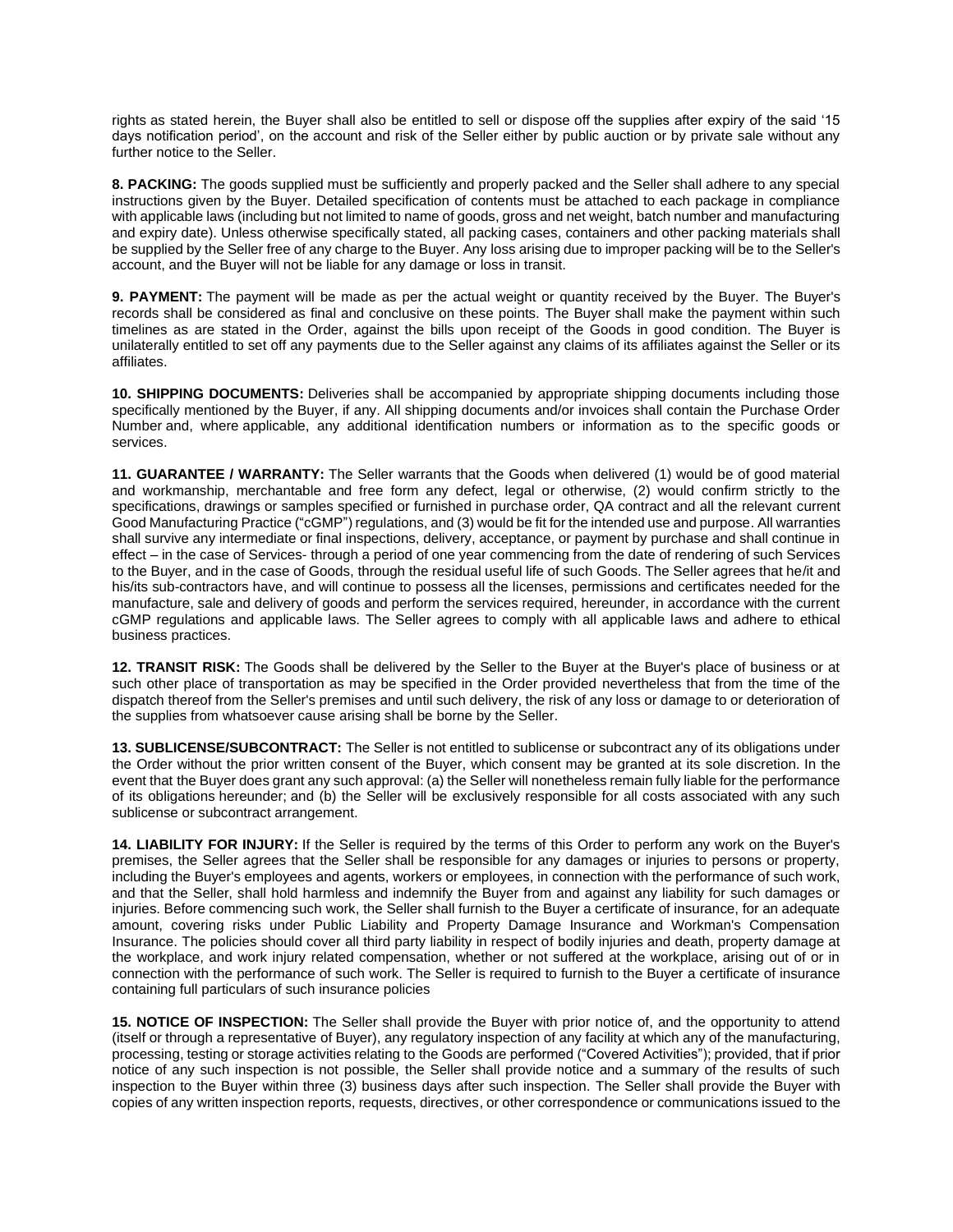Seller by any regulatory authority relating to the Covered Activities, or the Goods ("Regulatory Communications") within three (3) business days of the Seller's receipt thereof. Prior to responding to any Regulatory Communications, the Seller will provide a copy of any such responses to Buyer for Buyer's review and comment.

## **16. COMPLIANCE WITH ANTI-BRIBERY AND U.S. TRADE CONTROL LAWS**

## (A) US TRADE CONTROL LAWS

- 1) The Seller understands that Buyer is required to and abide by the UK Bribery Act (UKBA), U.S. Foreign Corrupt Practices Act (FCPA), and the export control and economic sanctions laws and regulations of the United States, including but not limited to the U.S. Export Administration Regulations (Title 15 of the U.S. Code of Federal Regulations Part 730 et seq.), and regulations administered by the U.S. Treasury Department's Office of Foreign Assets Control (Title 31 of the U.S. Code of Federal Regulations Part 500 et seq.) (collectively, "Trade Control Laws"), including those restricting trade with Crimea, Cuba, Iran, North Korea, and Syria, and with specified prohibited and restricted parties. Therefore, the Seller shall fully cooperate with the Buyer to take any action to comply with the Trade Control Laws and to refrain from any action which shall be or may be in breach of the Trade Control Laws. In case of uncertainty about the compliance of the Trade Control Laws, the Seller shall be obliged to promptly inquire with the Buyer for the proper instruction.
- 2) The Seller represents and warrants that it will not sell, export, reexport or otherwise transfer any Buyer Products to any person in a U.S. embargoed destination, currently including Crimea, Cuba, Iran, North Korea, and Syria, unless authorized under U.S. law.
- 3) The Seller warrants further that it is not identified on any U.S. or other Government list of prohibited or restricted parties, including without limitation:
	- 3.1 the Specially Designated Nationals List, Foreign Sanctions Evaders List, or other restricted parties lists maintained by the U.S. Treasury Department's Office of Foreign Assets Control;
	- 3.2 the Entity List, Unverified List, Denied Parties List, or other lists maintained by the U.S. Commerce Department's Bureau of Industry and Security; or
	- 3.3 restricted lists maintained by the European Union, or other cognizant U.S. or non-U.S. governmental authorities.
- 4) The Seller further warrants that it is not owned or controlled, directly or indirectly, by any person identified on such lists, and the Seller will not sell, export, reexport or otherwise transfer any Buyer Products to any person identified on any such lists, or their 50% or more owned subsidiaries, unless authorized under U.S. or other applicable law.

## (B) ANTI-CORRUPTION LAWS

1) Seller understands that Buyer is required to and does abide by the United States Foreign Corrupt Practices Act ("FCPA"), the United Kingdom Bribery Act ("UKBA"), the OECD Convention on Combating Bribery of Foreign Public Officials in International Business Transactions, and all other applicable national and local anticorruption laws (collectively, the "Anti-Corruption Laws"). Therefore, the Seller shall fully cooperate with the Buyer to take any action to comply with the Anti-Corruption Laws and to refrain from any action which shall be or may be in breach of the Anti-Corruption Laws. In case of uncertainty about the compliance of the Anti-Corruption Laws, the Seller shall be obliged to promptly inquire with the Buyer for the proper instruction. Each Party represents and warrants that no one acting on its behalf will offer, promise, make, accept, solicit, authorize or provide, directly or indirectly, any payments, gifts, or anything of value to any person for the purpose of corruptly or improperly influencing or rewarding any action, inaction, or decision by such person, or for the purpose of obtaining or retaining business or securing an improper business advantage. This representation and warranty extends to bribery of government officials or government employees (including employees of government-owned and government-controlled corporations or agencies) and bribery of individuals or organizations operating in the private sector. Moreover, this representation and warranty extends to payments, even in nominal amounts, made to government officials to expedite or secure routine, non-discretionary actions (e.g. processing visas, licenses, or permits).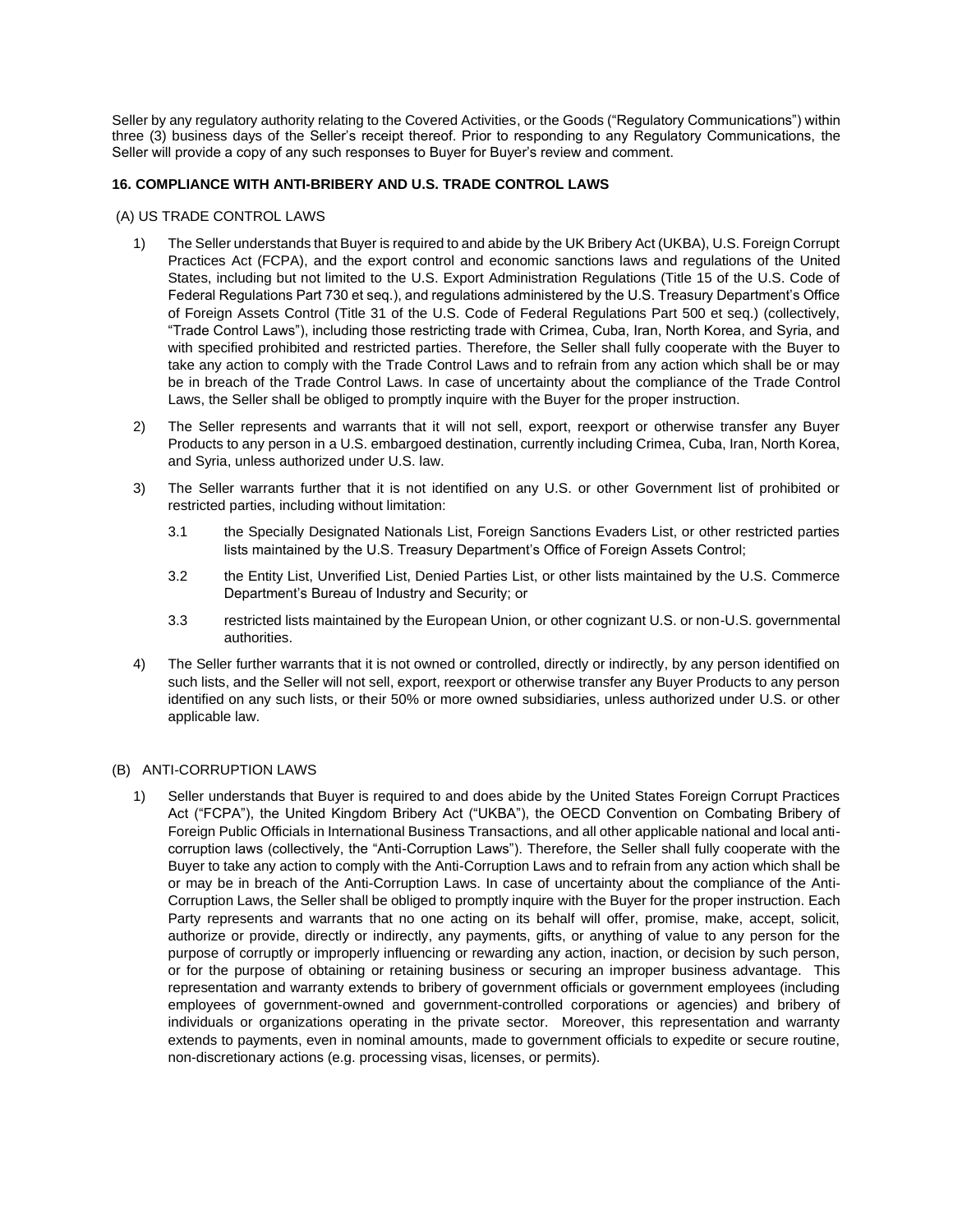- 2) Each Party represents and warrants that no one acting on its behalf will offer, promise, make, accept, solicit, authorize or provide, directly or indirectly, any payments, gifts, or anything of value to any political party, official of a political party, or candidate (or to an intermediary of any such person) for the purpose of corruptly or improperly influencing or rewarding any action, inaction, or decision by such person.
	- 2.1 Seller understands that Buyer may immediately suspend payment, in its sole discretion and without notice, if the actions or inactions of Seller become subject to an investigation of potential violations of the Anti-Corruption Laws. Moreover, Seller understands that if Buyer determines that Seller failed to comply with the provisions of any Applicable Law, including the Anti-Corruption Laws, Buyer may immediately terminate this Agreement, and any payments due thereunder, in its sole discretion and without notice.
	- 2.2 Each Party warrants that all Persons acting on its behalf will comply with all Applicable Laws in connection with all work under this Agreement, including the Anti-Corruption Laws if any, prevailing in the country(ies) in which such Party has its principal places of business.
	- 2.3 Each Party further warrants and represents that should it learn or have reason to suspect any breach of the covenants in this section 2, it will immediately notify the other Party.
	- 2.4 Buyer shall be allowed to reasonable access to the Seller's books and records and shall have the right to audit the Seller on a periodic basis with respect to this section 2.
- (C) Notwithstanding anything to the contrary herein, or in the Order, failure to comply with all applicable laws, including any anti- corruption laws applicable in any jurisdiction where the Order may be performed, shall result in the Buyer being entitled to summarily terminate the Order by providing written notice to this effect.
- (D) The Seller further warrants and represents that (a) it shall, and procure that the its personnel shall, comply with all applicable laws when performing the Order, or any other services it may perform on behalf of third parties; and (b) should it learn or have reason to suspect any breach of the covenants of this clause, regardless of how remotely, it will promptly take appropriate remedial steps and notify the Seller, in writing, of the occurrence of same.

**17. SUPPLIER CODE OF CONDUCT:** The Seller undertakes to adhere to the Supplier Code of Conduct (as may be amended from time to time), a copy of which is available at [https://www.viatris.com/-](https://www.viatris.com/-/media/project/common/viatris/pdf/corporate-governance/mylan-supplier-code-of-conduct.pdf) [/media/project/common/viatris/pdf/corporate-governance/mylan-supplier-code-of-conduct.pdf.](https://www.viatris.com/-/media/project/common/viatris/pdf/corporate-governance/mylan-supplier-code-of-conduct.pdf)

**18**. **REMEDIES:** The remedies reserved in these Terms and Conditions and the Order shall be in addition to any other remedies provided in law or equity. No waiver of a breach of any provision of this Order shall constitute a waiver of any other breach or of such provision. Any waiver of the terms of this Order shall only be in writing.

**19. MODIFICATION OF PURCHASE ORDER AND NONASSIGNMENT:** These Terms and Conditions and the Order contain the complete and final agreement between the Buyer and the Seller. No agreement in the course of dealings between the Buyer and the Seller, or any usage or other understanding in any way purporting to modify the terms and conditions hereof shall be binding upon the Buyer unless made in writing and signed by the Buyer or the Buyer's authorized representative. The Seller shall not assign this Order or any money due or to become due hereunder without the prior written consent of the Buyer or the Buyer's authorized representative.

**20. CONFIDENTIALITY:** All Orders placed by the Buyer and drawings, documents, specifications, know how etc., given pursuant to any Order are strictly confidential. The Seller shall not dispose of any part of the Order or publish or cause to be published, any details of this Order without the Buyer's previous written consent.

**21. INTELLECTUAL PROPERTY:** The Seller represents, covenants, warrants and guarantees that: (1) the supplies and/or Goods specified herein and their importation, storage, use, manufacture, sale or supply, alone or in combination, do not violate any third parties rights, particularly infringement of any local or foreign intellectual property rights and agrees to indemnify the Buyer against all judgments, decrees, costs and expenses resulting from any such alleged infringements, and covenants that the Seller will, upon request of the Buyer, and at the Seller's own expense, defend, or assist in the defense of any action which may be brought against the Buyer, or those engaged with said Goods.